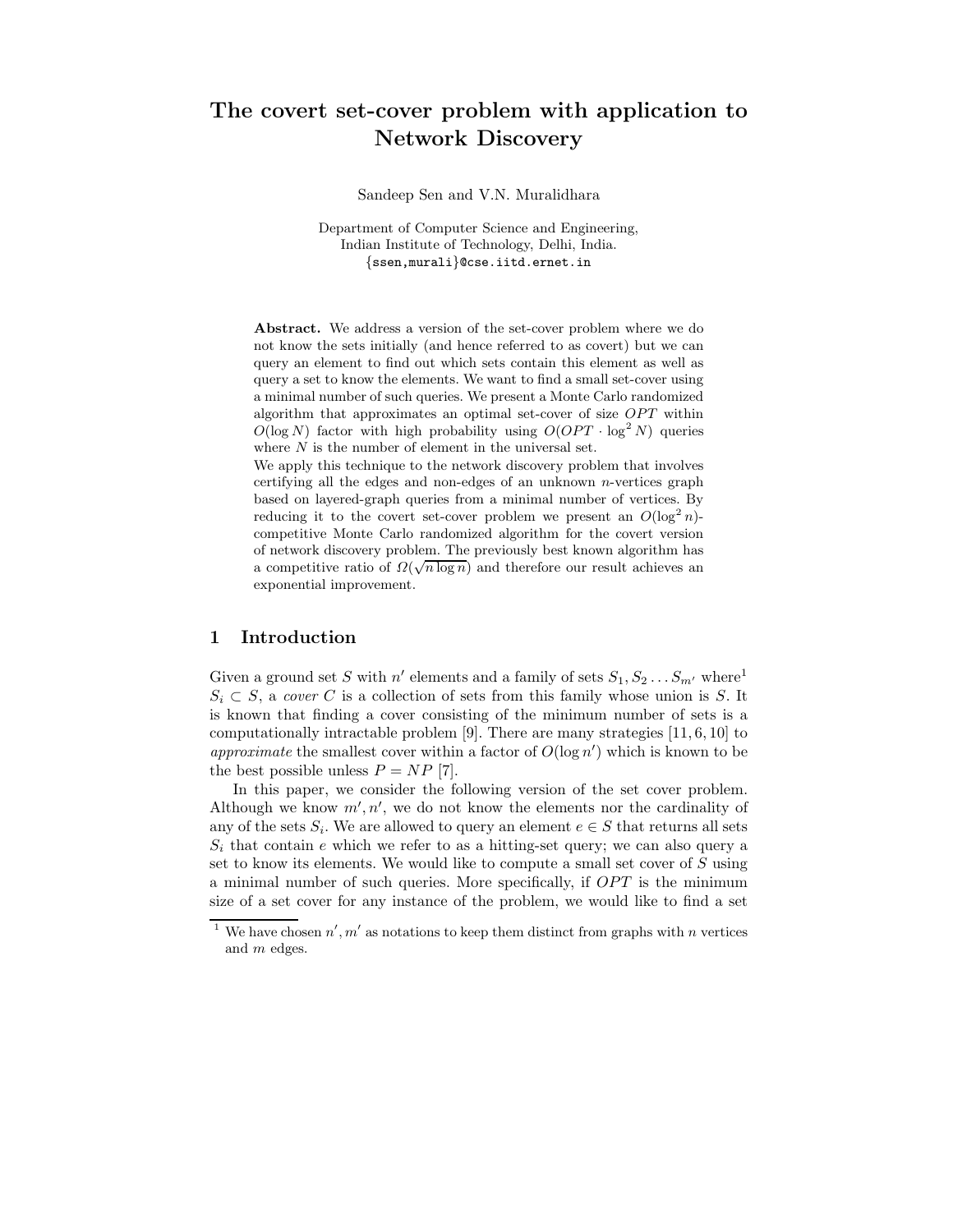cover of size  $O(OPT \cdot \text{polylog } n')$  using only  $O(OPT \cdot \text{polylog } n')$  queries. Note that by using  $\min\{m', n'\}$  queries, we can reduce it to the standard version but the number of queries may not satisfy  $O(OPT \cdot \text{polylog } n')$ . By restricting the number of queries to be close to  $OPT$ , an algorithm cannot afford to learn the contents of all the sets, yet it is required to find a cover close to the optimal.

This formalisation is also distinct from the online problems addressed in [1, 2] where the sets are known but the adversary chooses a set of the ground set for which a minimal cover must be computed. An adversary chooses the elements one after the other and the online algorithm must maintain a cover of the elements revealed upto a given stage. There is no apparent relationship between the two versions. In one case, the initial sets are not known but the algorithm can choose the elements for hitting set queries whereas in the online case, the sets are known but the adversary chooses the elements. Moreover, the number of queries is also a measure of performance in the version considered here.

Our research is motivated by the problem of discovering the topologies of large networks such as the Internet. For large networks such as the Internet which changes frequently, it is very difficult and costly to obtain the topology accurately. Nevertheless, such information about the network is very useful for example, the robustness properties of the network or studying the routing aspects.

In order to create the topology of the network, one of the techniques used is to obtain local views of the network from various locations and combine them to determine the topology of the network. One can view this technique as an approach for discovering the topology of the network by some queries. Here, a query corresponds to the local view of the network from one specific location. In the real world scenario, the cost of answering a query is usually very high, so the objective of the network discovery problem is to find the map of the network using a minimal number of queries.

Note that in the network discovery problem, we have to confirm the existence and non-existence of an edge between any pair of vertices. So, any query at a vertex should implicitly or explicitly confirm the absence or presence of edges between some pair of vertices. The Layered Graph Query Model and Distance Query Model are the most widely studied query models.

Layered Graph Query Model: A query at a vertex  $v$  yields the set of all edges on shortest paths from the vertex v to any other vertex reachable from  $v$  in the graph. More specifically, we obtain information about an edge  $(x, y)$ , iff  $d(v, x)$ and  $d(v, y)$  are consecutive where  $d(v, x)$  is the level of x (from v, see Fig. 1).

Distance Query Model: A query at a vertex  $v$  yields the distances of  $v$  to every vertex of the graph, *i.e.* a query at a vertex v returns a vector  $v$ , where the *i*th component indicate the distance to *i*th vertex from vertex  $v$ . It is easy to see that it is a weaker query model as compared to Layered Graph Query Model. In the Distance Query Model, an edge may be discovered by a combination of queries as illustrated in Fig 2. In the example shown in Fig 2, query at vertex 1 discovers the non-edges  $\{(1, 4), (1, 5), (1, 6), (2, 6), (3, 6)\}\)$  and edges  $\{(1, 2), (1, 3)\}\.$  A query at vertex 6 discovers the non-edges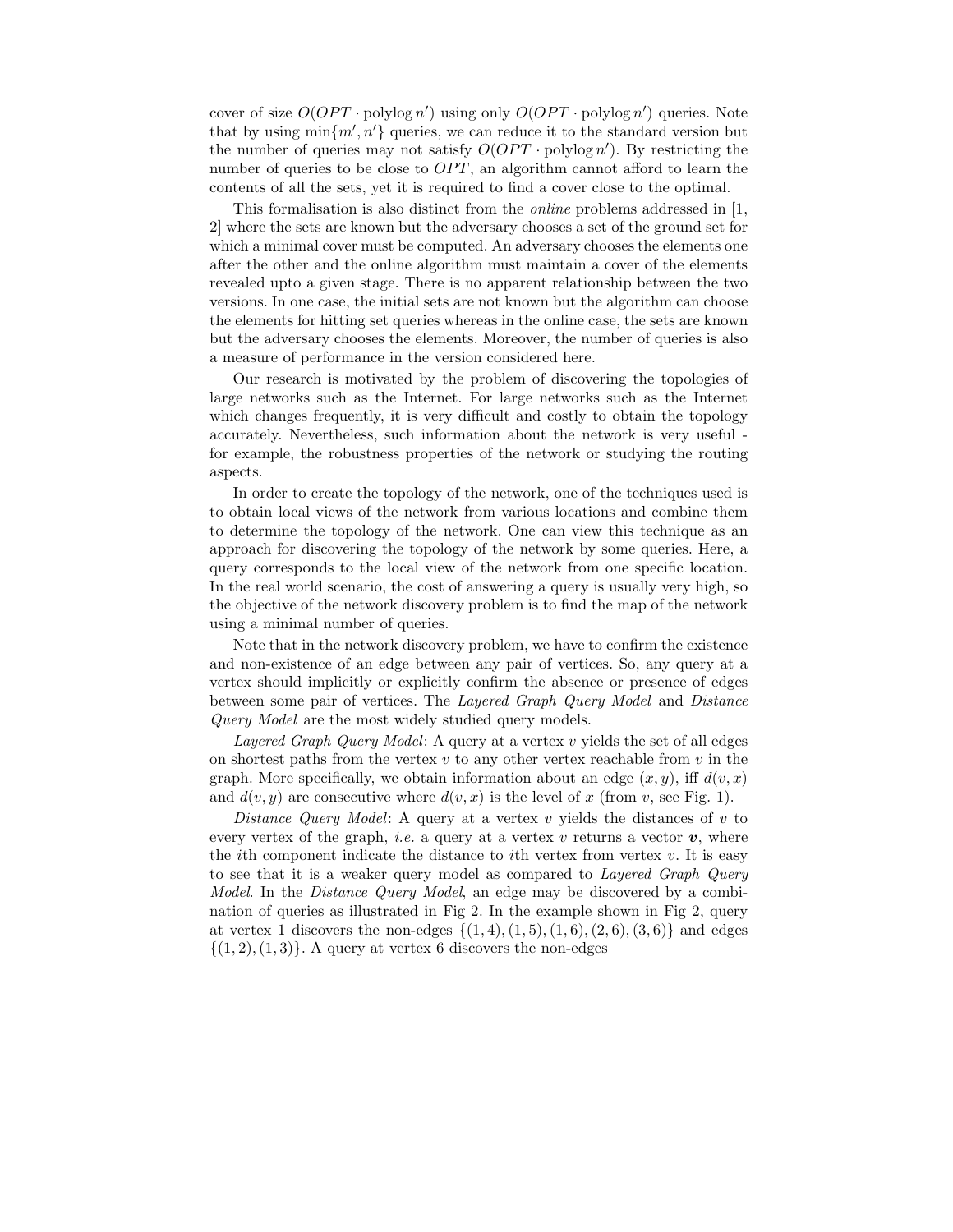

Fig. 1. A query at a vertex  $v_1$  in the layer graph model (a) yields certificate for the edges in (b) and non-edges in (c)



Fig. 2. The edges  $(5,3)$  and  $(4,3)$  of the graph (a) is discovered by the combination of queries at vertex 1 in (b) and at vertex 6 in (c) in the distance query model - the distances are depicted via layers of the graph.

 $\{(1, 4), (1, 5), (1, 6), (2, 6), (3, 6), (4, 2), (5, 2), (3, 2)\}$  and edges  $\{(3, 1), (1, 2), (6, 4), (6, 5)\}.$ Combining these two queries, we discover the edges  $(5, 3)$  and  $(4, 3)$ . In the offline version of network discovery problem, the network is initially known to the algorithm. Unlike the online problem, here the goal is to compute a minimum number of queries that suffice to discover the network. Given a network, we can verify whether what we have been given is the correct information. Thus, we refer to the off-line version of network discovery problem as *network verification*.

#### 1.1 Prior work in network discovery

Bejerano and Rastogi [5] studied the problem of verifying all edges of a graph with as few queries as possible in a model similar to the *Layered Graph Query Model.* For a graph with n vertices, they give a set-cover based  $O(\log n)$ -approximation algorithm and show that the problem is NP-hard. In contrast to Bejerano and Rastogi, we are interested in verifying (or discovering) both the edges and the non-edges of a graph. It turns out that the network verification problem was considered as a problem of placing landmarks in graphs [8]. The problem was shown to be NP-complete and an  $O(\log n)$ -approximation algorithm was presented. Beerliova et al. [3] proved an  $\Omega(\log n)$  lower bound on the approximation factor for any polynomial time algorithm for the network verification in the Layered Graph Query Modelunless  $P = NP$ .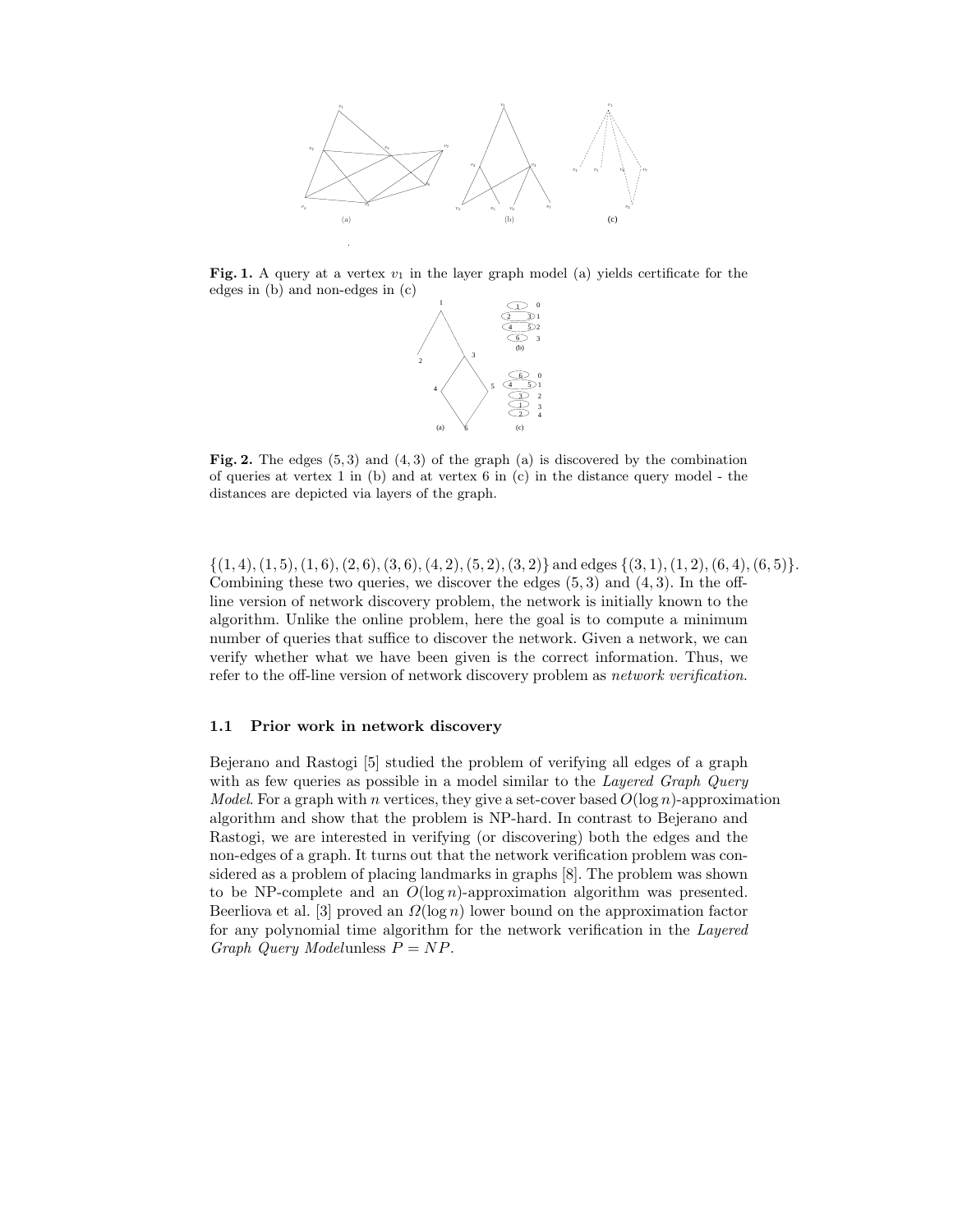In the online version of the problem, the network (graph) is unknown to the algorithm. To decide the next query, the algorithm can only use the knowledge about the network it has gained from the answers of previously asked queries. Thus, the difficulty in selecting good queries arises from the fact that we only have the partial information about the network.

For the network discovery problem, Beerliova et al.[4] have shown an  $\Omega(\sqrt{n})$ lower bound on the competitive ratio of any deterministic online algorithm and an  $\Omega(\log n)$  lower bound for any randomized algorithm for the *Distance Query* Model. The best known algorithm in the Distance Query Model is a randomized online algorithm which is  $O(\sqrt{n \log n})$ -competitive [4]. In contrast, for the Layered Graph Query Model, Beerliova et al.[4] have shown that no deterministic online algorithm can be  $(3 - \varepsilon)$  competitive for any  $\varepsilon > 0$ . The best known algorithm in this model before this work is an  $O(\sqrt{n \log n})$ -competitive online randomized algorithm [4] that leaves an exponential gap between the best known lower and upper bounds for the *Layered Graph Query Model*.

In this paper, we present a randomized Monte Carlo online algorithm with a competitive ratio  $O(\log^2 n)$  for the *Layered Graph Query Model* thereby nearly closing this exponential gap.

#### 1.2 Our results and techniques

The network verification problem can be solved by reducing it to an appropriate instance of the set-cover problem (or hitting set problem). Hence, we obtain an  $O(\log n)$  approximation algorithm for the network verification problem which is the best that we can hope to do unless  $P = NP$ . In the online network discovery problem, we do not know the graph a priori and hence the above reduction cannot be used directly. In particular, the sets are not known explicitly, so we first develop an algorithm for solving the covert version of the set-cover problem using queries.

We present an algorithm that computes a set-cover of size at most  $O(\log(m' +$  $n'$ )  $\cdot$  OPT) using at most  $O(\log^2(m' + n') \cdot OPT)$  queries with high probability. Using this, we obtain an  $O(\log^2 n)$ -competitive Monte Carlo randomized algorithm for the network discovery problem in the *Layered Graph Query Model*. This is a significant improvement from the previously best known  $O(\sqrt{n \log n})$ competitive algorithm ([3]).

Our algorithm for the set-cover simulates the greedy set-cover algorithm without any information about the contents of any of the sets initially. We use estimation using random sampling to choose the (near) largest cardinality set which is the basis of the greedy algorithm. We have to compensate for the inaccuracies in sampling by using a more careful amortisation argument for proving the approximation factor. The greedy algorithm is modified to run in  $O(\log(n' + m'))$ rounds instead of the conventional  $OPT \cdot \log n'$  stages.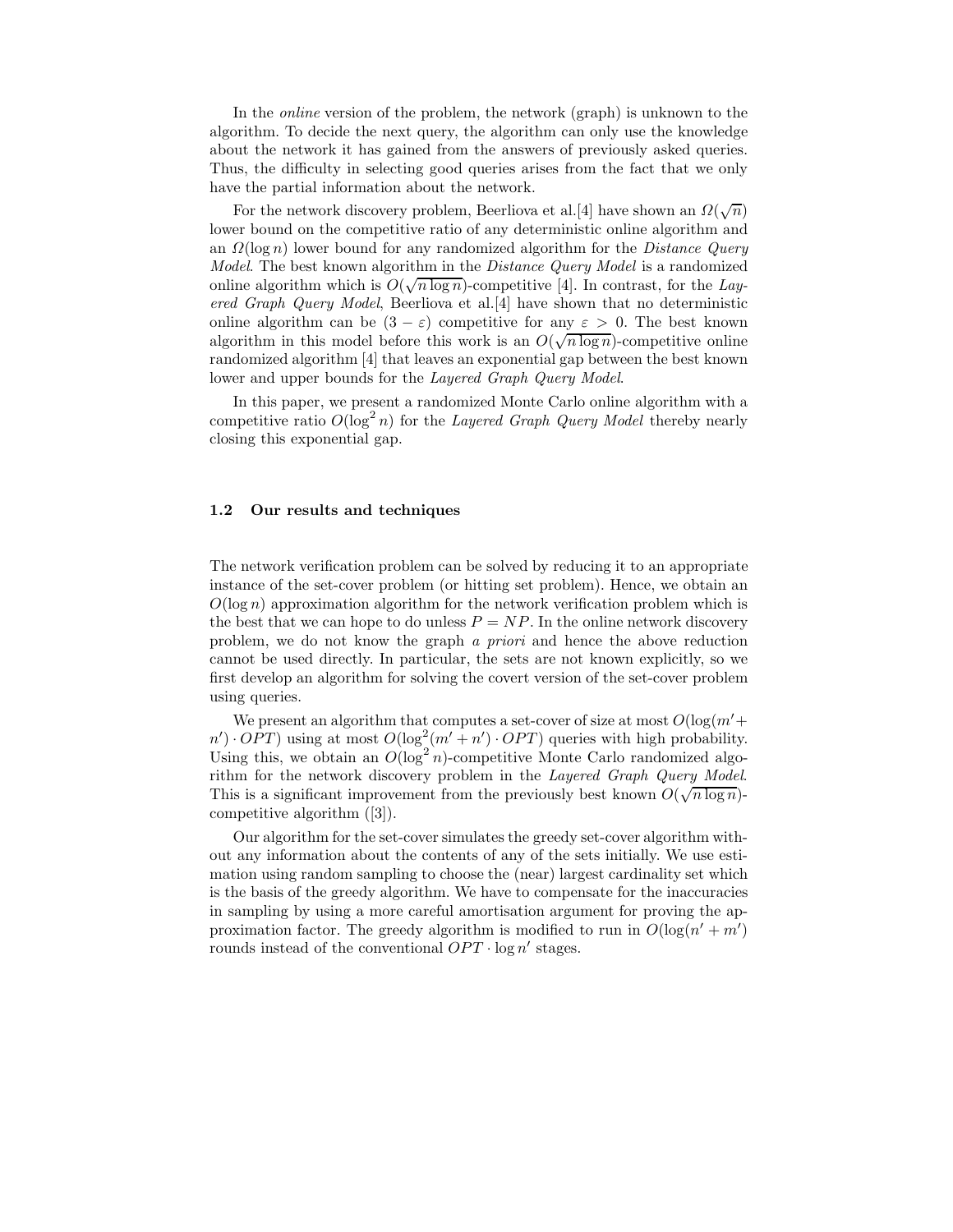# 2 Preliminaries

Let  $G = (V, E)$  be a connected, undirected, unweighted graph representing a network of n vertices. For two distinct nodes  $u, v \in V$ , we say that  $(u, v)$  is an edge if  $(u, v) \in E$  and non-edges if  $(u, v) \notin E$ . The set of non-edges in G is denoted by E.

We assume that the set  $V$  of nodes is known in advance and it is the presence or absence of edges that need to be discovered or verified. A query at node  $v$  is denoted by  $query(v)$ .

We say that a query(v) certifies  $(u, v)$  if by using the answers to the query(v), one can confirm the presence or absence of the edge  $(u, v)$  in the graph, *i.e.* query(v) implicitly or explicitly confirms whether  $(u, v) \in E$  or  $(u, v) \in \overline{E}$ . We associate two sets with each  $query(v)$  as follows. For a given vertex  $v \in V$ , let  $Q_v$  denotes the set of all  $(u, v) \in V \times V$  such that  $query(v)$  certifies  $(u, v)$ . For a given  $(u, v) \in V \times V$ , let  $H_{(u, v)}$  denote the set of all vertices v such that  $query(v)$  certifies  $(u, v)$ . The two definitions can be considered duals of each other.

 $Q_v = \{(u, v) \in V \times V \mid query(v) \text{ certifies } (u, v) \} \forall v \in V$ 

$$
H_{(u,v)} = \{v \in V | \text{ query}(v) \text{ certificates } (u, v)\} \forall (u, v) \in V \times V.
$$

The above formulation of the network discovery problem can be reduced to the set-cover problem in which given a collection of sets  $Q_v$  of  $E \cup \overline{E}$ , the goal is to find a (minimum size) subset  $V' \subset V$  such that  $\bigcup_{v \in V'} Q_v = E \cup \overline{E}$ . Therefore, querying the vertices of the set-cover will certify all the edges and non-edges that can be used to discover the network.

In the related *hitting-set* problem, given a collection of sets  $H_{(u,v)}$  of V, the goal is to find a (minimum size) subset  $V' \subset V$  such that for any given set  $H_{(u,v)}$ , there exists a vertex  $v' \in V'$  such that  $v' \in H_{(u,v)}$ . It may be noted that the (offline) hitting-set problem is often solved by reducing it to the corresponding set-cover problem.

In the offline verification problem, given any query model, one can find the above sets exactly as the graph is known. So the network verification problem can be solved by reducing it to the corresponding set-cover problem (or hitting set problem). Hence, we get an  $O(\log n)$  competitive algorithm for the network verification problem. As mentioned earlier this is the best that we can hope to do for this problem unless  $P = NP$ .

In the online network discovery problem, since we do not know the graph a priori, we cannot compute the above sets explicitly without querying all the vertices <sup>2</sup> To circumvent this problem, we develop an algorithm for approximating the set-cover using the related hitting-set queries. It can be easily seen (c.f. Section 6), that  $H_{(u,v)}$  can be obtained from  $Q_u$  and  $Q_v$  in the context of the network discovery problem.

<sup>2</sup> While this may be necessary for some graphs like the complete graphs, in general this will lead to poor competitive ratio.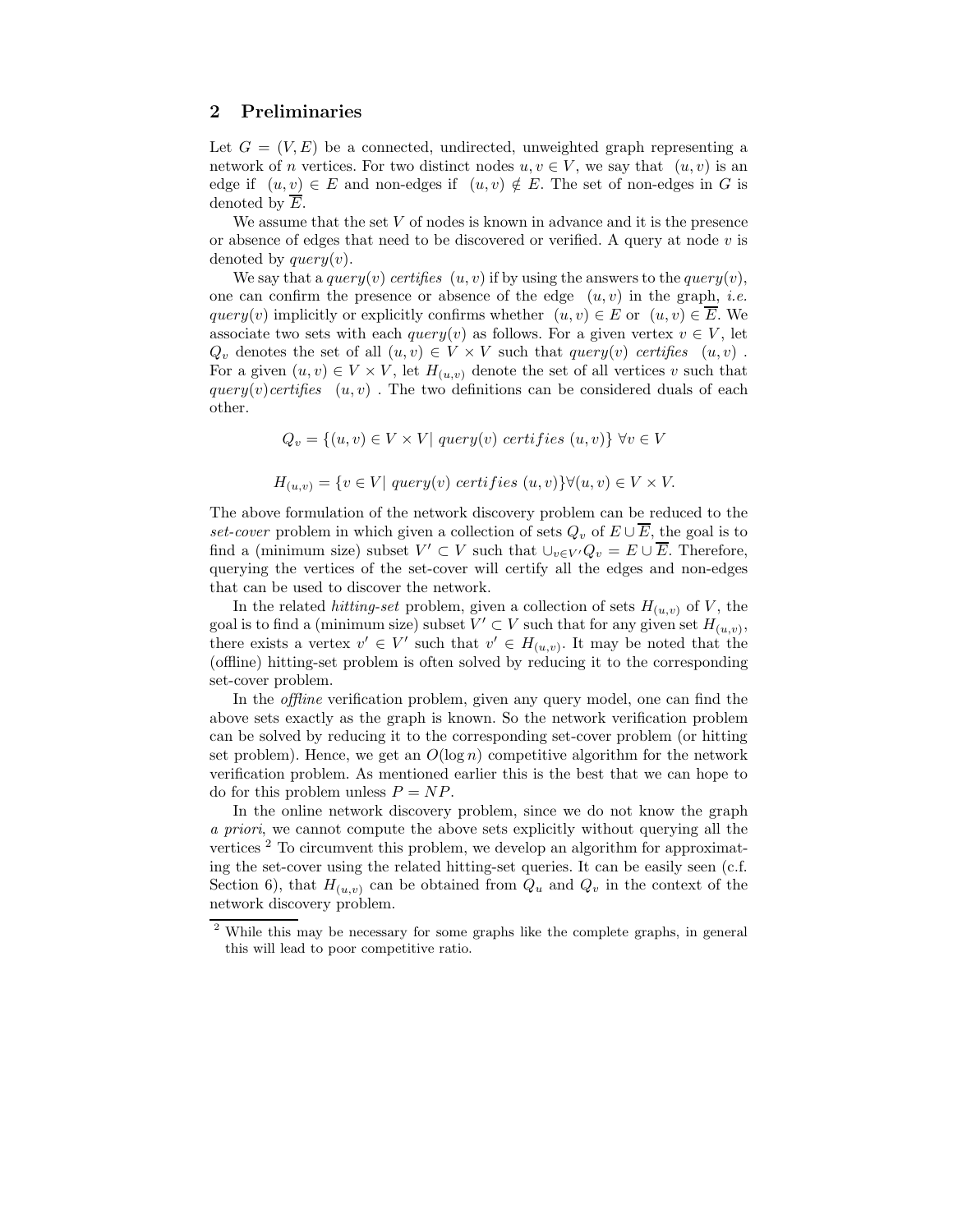## 3 Approximating set-cover sets using hitting-set queries

In the conventional greedy set-cover algorithm, we choose a set  $\bf{s}_{max}$  that covers the maximum number of uncovered elements, say  $n_{max}$ , and add it to the cover. This leads to a  $\log n'$  approximation. Instead, if we choose any set that covers at least half of  $n_{max}$  uncovered elements, then it gives a  $2 \log n'$  approximation. Recall that  $m', n'$  denote the number of elements and the number of sets respectively. More generally, if we choose a set that cover at least  $\frac{1}{c'}n_{max}$  elements, then we obtain a  $c' \log n'$  approximation. We consider a version of this Relaxed Greedy-Set-Cover (RGSC) where we repeat the following in stages  $1, 2, \ldots \log n'$ . At any stage we identify all the sets that contain at least  $\frac{1}{2}n_{max}$  uncovered elements. We can consider the sets of in an arbitrary, but fixed ordering O and include those sets that contribute at least  $\frac{1}{2}n_{max}$  uncovered elements by deleting elements that have been already covered by sets chosen earlier. Note that the sets that will be included will depend on  $O$  - however, at the end of this stage, there will not be any set that contains  $n_{max}/2$  or more uncovered elements. Since any such ordering O corresponds to a valid run of  $RGSC$ , this will yield a  $2 \log n'$ approximation guarantee.

Our algorithm is based around simulating this approach, where we try to estimate the value of  $n_{max}$  indirectly using random sampling. In round i, <sup>3</sup> we check for  $n_{max} \in \left[\frac{n'}{2^{i-1}}, \frac{n'}{2^{i-2}}\right]$  by choosing a random set of uncovered elements of an appropriate size. Using hitting set queries, we find the sets containing these randomly chosen elements. We choose an appropriate number of uncovered elements that will hit the sets having  $\frac{n'}{2^{i-2}}$  elements with high probability. We consider the sets in a fixed order and if a set contains more than at least a threshold number of randomly picked elements, then we include the set in the set-cover. Because of the estimation using random sampling, we lose a factor  $c' > 2$  in the underlying RGSC as we may choose some sets which contain fewer than  $n_{max}/2$  uncovered elements (but at least  $\frac{n_{max}}{c'}$ ).

Algorithm Pseudo Greedy described below, selects all sets containing at least  $n_{max}/2$  uncovered elements and discards the sets containing less than  $\frac{1}{c'} n_{max}$  uncovered elements for  $4 < c' < 8$  with high probability.

We assume that the sets are numbered in some canonical order. In the specific application of the network discovery problem, this ordering is implicit  $({v_1, v_2, \ldots v_n})$ , this induces a canonical ordering on the collection  $Q_v$  of sets). In the general setting, we assume that such an ordering exits or it can be easily computed.

In Algorithm 1, N denotes the cardinality of the ground set plus the number sets in the given family  $(N = n' + m')$ . In the case of Network Discovery problem,  $N = O(|V|^2)$ . In round i, we try to identify the sets containing at least  $\frac{n'}{2^{i+1}}$  $2^{i+1}$ uncovered elements.

<sup>&</sup>lt;sup>3</sup> the notation  $n_{max}$  will refer to the maximum in the current round *i*.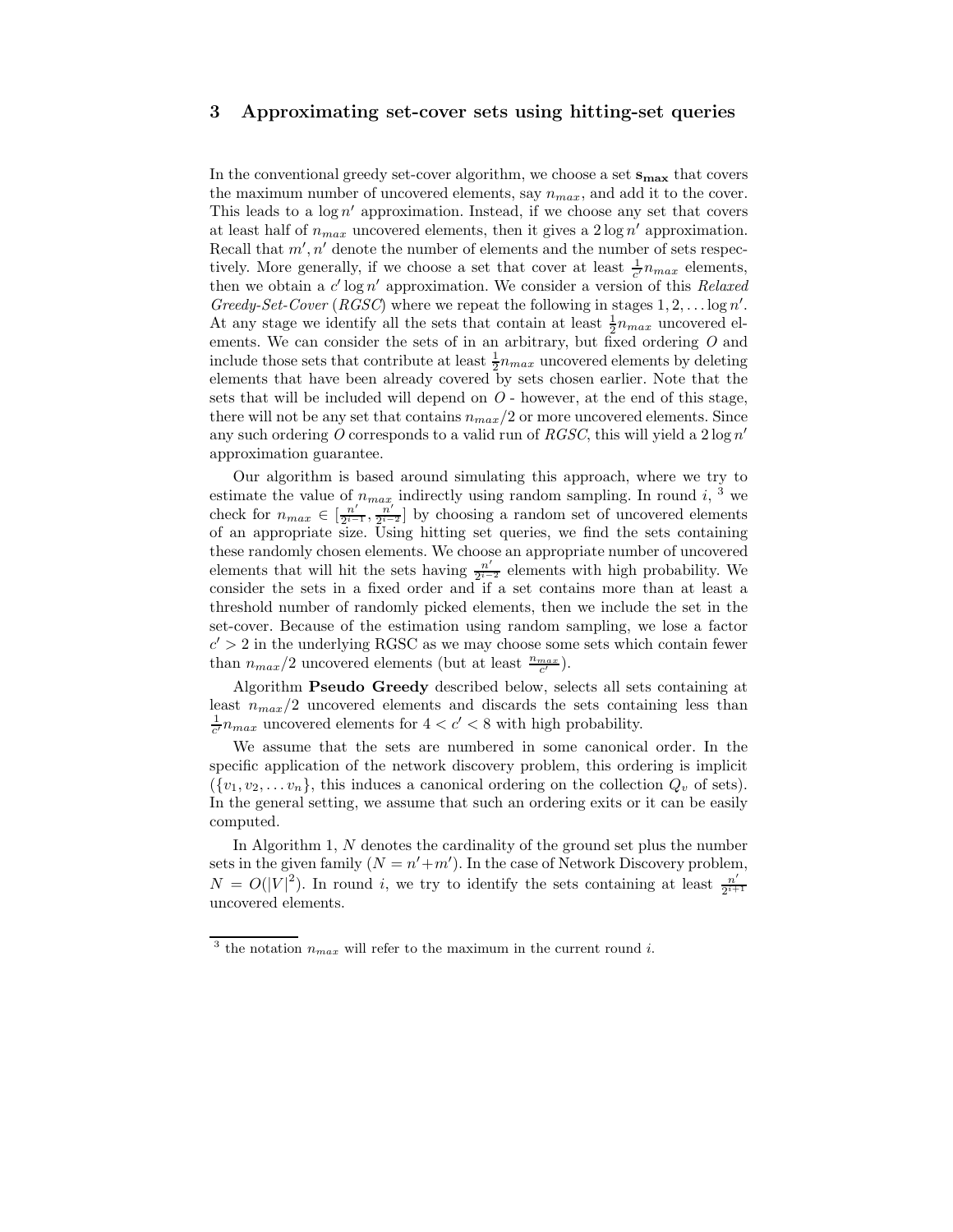## Algorithm 1 Pseudo-Greedy

for  $i = 0, 1...$  do

1: Let  $n_i$  be the number of elements left in this round and  $s_i = \min\{\frac{n'}{2^i}\}$  $\frac{n'}{2^i}, n_i$ . Choose a random sample  $R^i$  of size  $(4\alpha n_i/s_i)$  log N.

Comment:  $\alpha$  is a constant whose value will be determined in the analysis.

- 2: If  $s_i \leq \alpha \log N$  then solve the hitting set problem directly using at most  $n_i$  hitting set queries and run the explicit greedy set-cover algorithm.
- 3: Else (if  $s_i > \alpha \log N$ ), let  $S^i$  be the sets that contain more than  $\alpha \log N$  sampled elements.

If  $S^i$  is empty, increment i and go to step 1.

- 4: Process  $S^i = \{X_1, X_2, \ldots\}$  in some predefined order until all sets are exhausted.
	- (i) Let  $R_j$  be the union of elements of  $R^i$  that are contained in the sets chosen among  $X_1, X_2, \ldots X_j$ .
	- (ii) Include  $X_{j+1}$  in set-cover if

$$
|X_{j+1} \cap (R^i - R_j)| \ge \alpha \log N
$$

else discard.

(iii) Update  $R_j$  to  $R_{j+1}$ . using set queries.

5: Update the elements covered by the sets chosen in this round using set queries.

#### 4 Analysis

We begin with a rough intuition behind the previous algorithm. If the largest set has size  $n'/t$  then the minimum number of sets in any set cover is  $\Omega(t)$ . Therefore we can afford to query a sample of size approximately  $O(t \cdot \text{polylog } n')$ elements without blowing up the competitive ratio. In this context note that a uniform random sample of size  $O(t \cdot \text{polylog } n')$  will have  $\theta(\text{polylog } n')$  elements common with a set of size  $n'/t$  with high probability. However, if there are  $\Omega(t)$ sets of size  $O(n'/t)$ , we cannot afford to sample repeatedly for finding these sets. The above observations form the crux of the analysis that are now formalized.

**Lemma 1.** In round i, in Step 3, the following holds with high probability (i) If a set T contains at least  $s_i/2$  elements then with high probability it will have at least  $\alpha \log N$  sampled elements.

(ii) Any set T chosen in Step 3 will contain at least  $\frac{1}{c'}s_i$  elements for  $4 < c' < 8$ with high probability.

*Proof.* Let T be a set where  $m \geq |T| \geq m/2$ . Suppose we sample every element independently with probability  $p$ . The expected number of sampled elements  $Y$ is such that  $mp \ge Y \ge mp/2$ . From Chernoff bounds,

$$
Pr[(1+\varepsilon)mp \ge Y \ge (1-\varepsilon)mp/2] \ge 1 - 2e^{-mp\varepsilon^2/4}
$$

Choosing  $\varepsilon = 1/2$ , we get

$$
Pr[3/2mp \ge Y \ge mp/4] \ge 1 - 2e^{-mp/16}
$$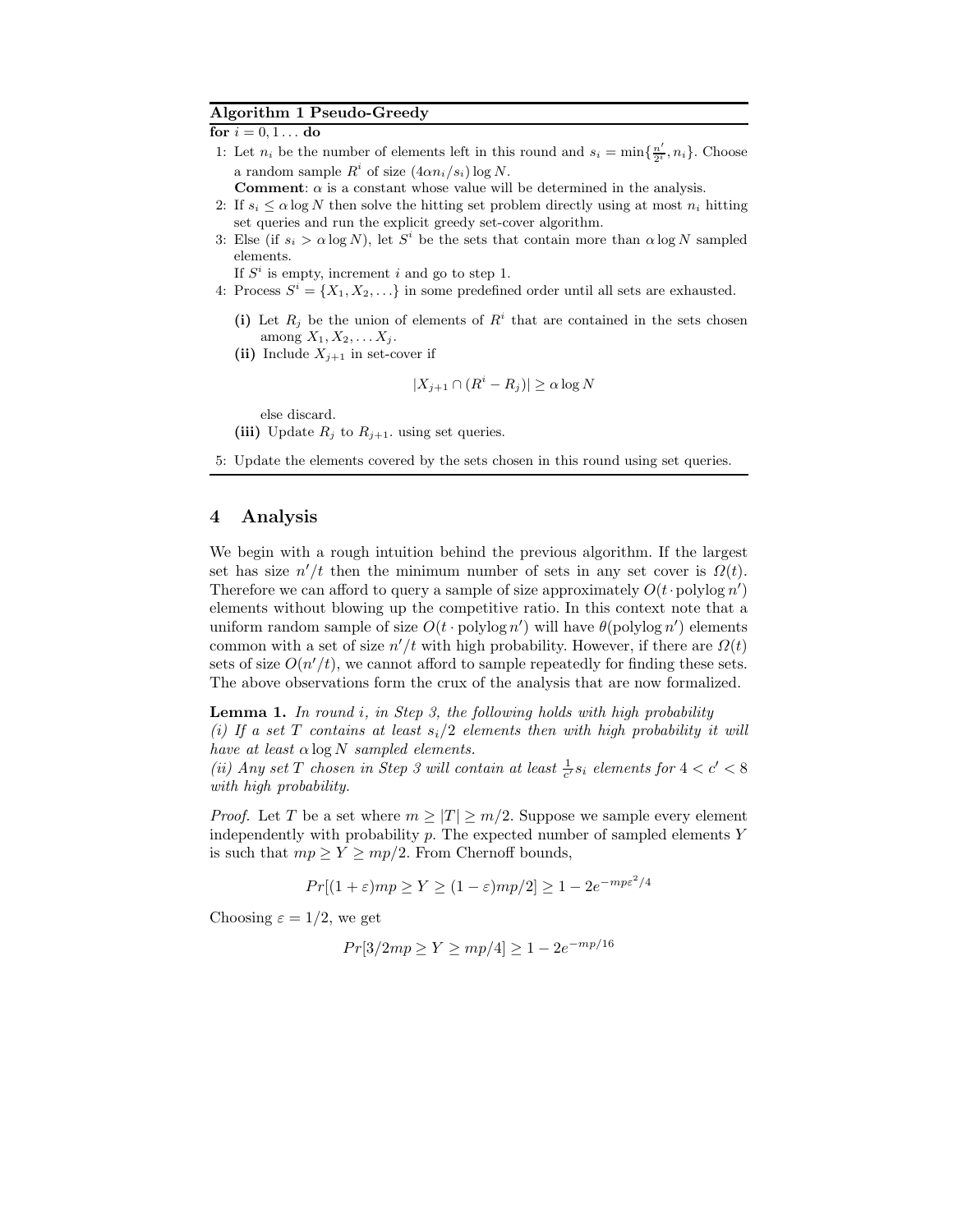In round i, each element is picked independently with probability  $(4\alpha/s_i)$  log N, therefore, the expected number of hits in a set of size m is  $(4m\alpha/s_i)$  log N. From Chernoff bounds, by substituting  $m = s_i$ ,

$$
Pr[6\alpha \log N \ge Y \ge \alpha \log N] \ge 1 - 2e^{-\alpha/4 \log N} = 1 - 2/N^{\alpha/4}
$$

Since the number of such  $T$  is less than  $N$ , the algorithm picks all sets containing at least  $s_i/2$  uncovered elements with high probability. On the other hand, T be any set chosen in Step 3 of the algorithm. Then, by applying Chernoff bound, we get,

$$
Pr[T < s_i/c'] \leq e^{-(c'-2)\alpha/8\log N} = 1/N^{(c'-2)\alpha/8}
$$

for all  $4 < c' < 8$ .

**Lemma 2.** If round i takes  $O(\frac{n_i}{s_i} \cdot f(N))$  steps, then the set-cover can be found using  $O(n_g \cdot f(N))$  queries where  $n_g$  is the size of the set-cover returned by the underlying RGSC Algorithm.

*Proof.* In round  $i$ , we include all those sets in the cover that covers at least  $s_i/2$  additional elements. In round i, let us distribute the cost uniformly to the remaining elements, i.e., each of the  $n_i$  elements is charged  $O(f(N)/s_i)$ . If an element is covered by a set chosen in round  $i$  then it is not charged in the subsequent rounds. So the total cost over all the rounds for element  $x$  is  $C(x) \leq f(N) \cdot \left( \frac{1}{|s(x)|} + \frac{1}{s_i} + \frac{1}{2s_i} + \frac{1}{4s_i} + \ldots \right)$  where  $s(x)$  is the set that first covers element x and  $s_i/c' \leq |s(x)| \leq s_i$ . The constant c' refers to the constant in the previous lemma. Therefore

$$
\sum_{x} C(x) \le f(N) \sum_{x} \frac{3c'}{|s(x)|} = 3c' f(N) \cdot \sum_{s(x)} \sum_{x \in s(x)} \frac{1}{|s(x)|}
$$

The summation represents the cost of the underlying RGSC algorithm and therefore, it is bounded by  $3c' f(N) \cdot n_g$  (see Lemma 3 in the Appendix). Note that the underlying  $RGSC$  algorithm is a  $c' \log N$  approximation to the set-cover.

**Theorem 1.** Algorithm 1 returns a set-cover of size at most  $O(\log N \cdot OPT)$ using at most  $O(\log^2 N \cdot OPT)$  queries with high probability.

*Proof.* In our algorithm,  $f(N)$  is  $O(\log N)$ . When  $s_i < \alpha \log N$ , we solve the problem directly using at most  $n_i$  hitting set queries, and explicitly run the greedy set-cover. Since the largest set has size  $n'/2^i$ , the size of the cover is at least  $\Omega(n'/\log N)$  and therefore, the number of queries is  $O(\log N \cdot OPT)$ . In order to prove the theorem, we will show that the bound on  $n_a$  in Lemma 2 is  $O(\log N \cdot OPT)$ . So, we must establish that the sets *shortlisted* in Step 3 of the Algorithm and finally included in the cover in Step 4 are only those sets (on the basis of their estimates) that covers at least  $s_i/c'$  uncovered elements. There is a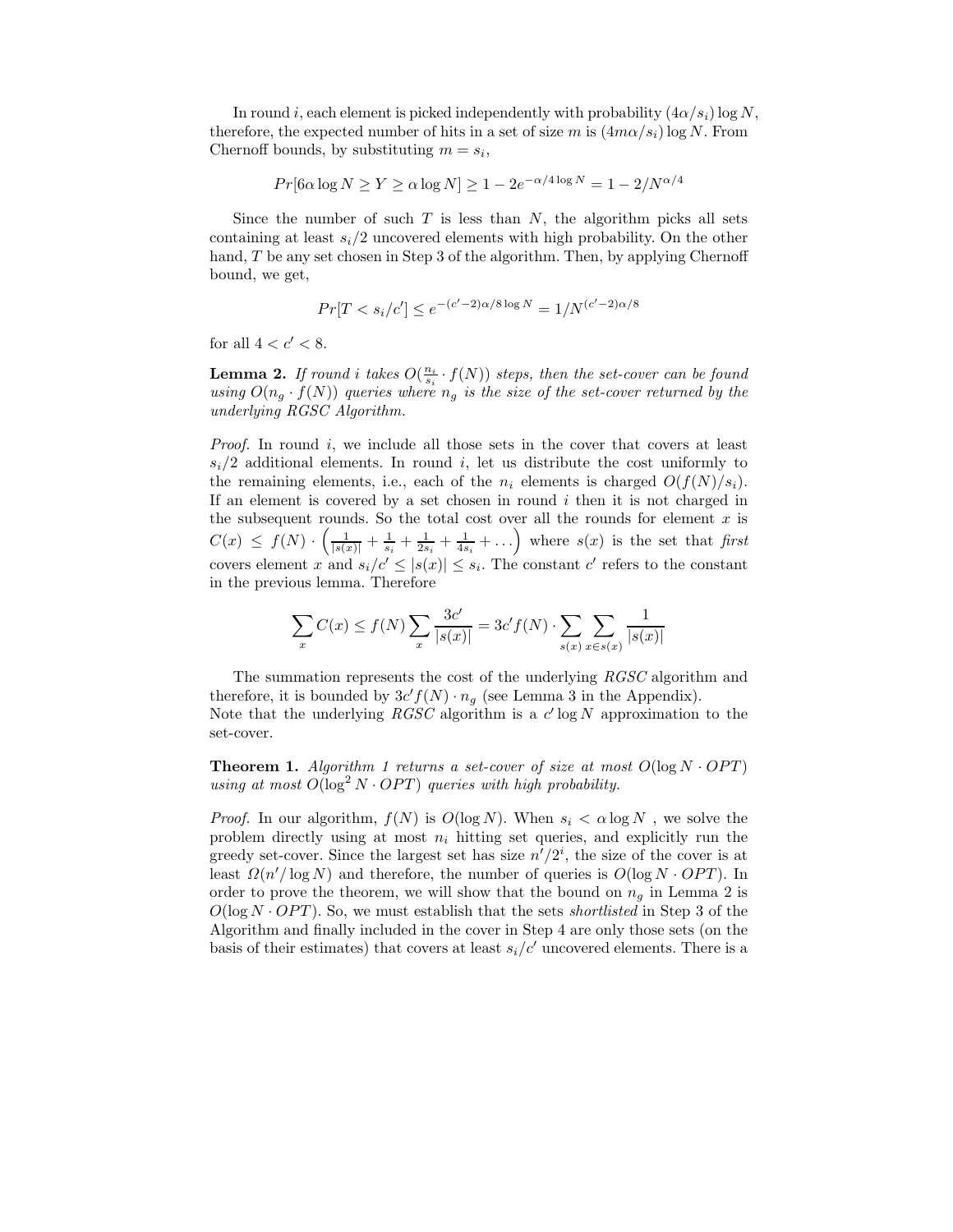potential complication if the ordering that we choose is arbitrary - in particular, we must guard against oversampling of the uncovered elements of any set. For simplicity, let us assume that we consider the sets of  $S<sup>i</sup>$  in increasing order of their indices.

Let  $X_1, X_2, \ldots$  be the sets of  $S^i$  in the canonical ordering that contain at least  $s_i/c'$  elements. We define  $X'_i$  as all the uncovered elements in  $X_i$  after  $X_1, X_2, \ldots X_{i-1}$  have been considered. We consider  $X'_i$  to be under-sampled if  $|X'_i| \geq s_i$  but the number of sampled elements intersecting  $X'_i$  (not including  $X_i - X'_i$  is less than  $\alpha \log n$ . We analogously define *oversampling* for  $X'_i$ .

We say that a bad event has occurred in round j, if any of the sets  $X'_{i}$  is under-sampled or oversampled and let the complement of this event be  $Z_i$ . From Lemma 1, we can bound the probability of under sampling and over sampling such that  $Pr[Z_i] \geq 1-3/N^{(\alpha/4)-1}$  (by choosing  $c' > 4$ ). Let  $A_i$  be the event that no under-sampling or oversampling occurs for  $X'_1, X'_2 \ldots X'_i$ . Then,

$$
Pr[A_i] = Pr[A_{i-1} \cap Z_i] = Pr[Z_i | A_{i-1}] \cdot Pr[A_{i-1}]
$$

Therefore,

$$
\Pr[A_i] \ge \Pr[A_{i-1}] \cdot (1 - 3/N^{(\alpha/4)-1}) \ge \left(1 - 2/N^{\alpha/4-1}\right)^i
$$
 for  $i \le N$ 

By choosing sufficiently large  $\alpha$  this is at least  $1 - 1/N^2$ . Since this holds for all  $j \leq O(\log N)$  rounds, this also bounds the failure probability of our algorithm. We say that the algorithm fails if in any of rounds, it does not pick all sets containing at least  $s_i/2$  uncovered elements or picks any set containing less than  $s_i/c'$  uncovered elements. Since we do not verify this property, we obtain a Monte Carlo algorithm.

Remarks: The sizes of sets that will be chosen will satisfy the the above mentioned bounds with high probability; otherwise, the algorithm will be deemed to have failed. Note that the bound of Lemma 2 also holds with the same probability. A deterministic algorithm picks all the sets of size at least  $s_i/2$ , and while our randomized algorithm chooses all sets of size at least  $s_i/2$ , it may pick some sets which are little smaller (but greater than  $s_i/c'$ ).

### 5 Network Discovery

The off-line problem of network verification can be reduced to a set-cover problem. In the online version, we do not want to compute the sets explicitly since this will lead to a poor competitive ratio in many situations. So we solve the problem by using hitting-set queries as described in the previous section that gives us an estimate of the set sizes. In our setting, the hitting-set problem is defined on the sets  $H_{(u,v)}$  and the set-cover problem on the sets  $Q_v$ . During any stage, random sampling is done on the set of unresolved edges to obtain estimates of  $Q_v$  by querying  $Q_{xy}$  where  $(x, y)$  is a sampled edge.

Recall that in Layered Graph Query Model, a query at a vertex v yields the set of all edges on shortest paths between  $v$  and any other vertex. Now, we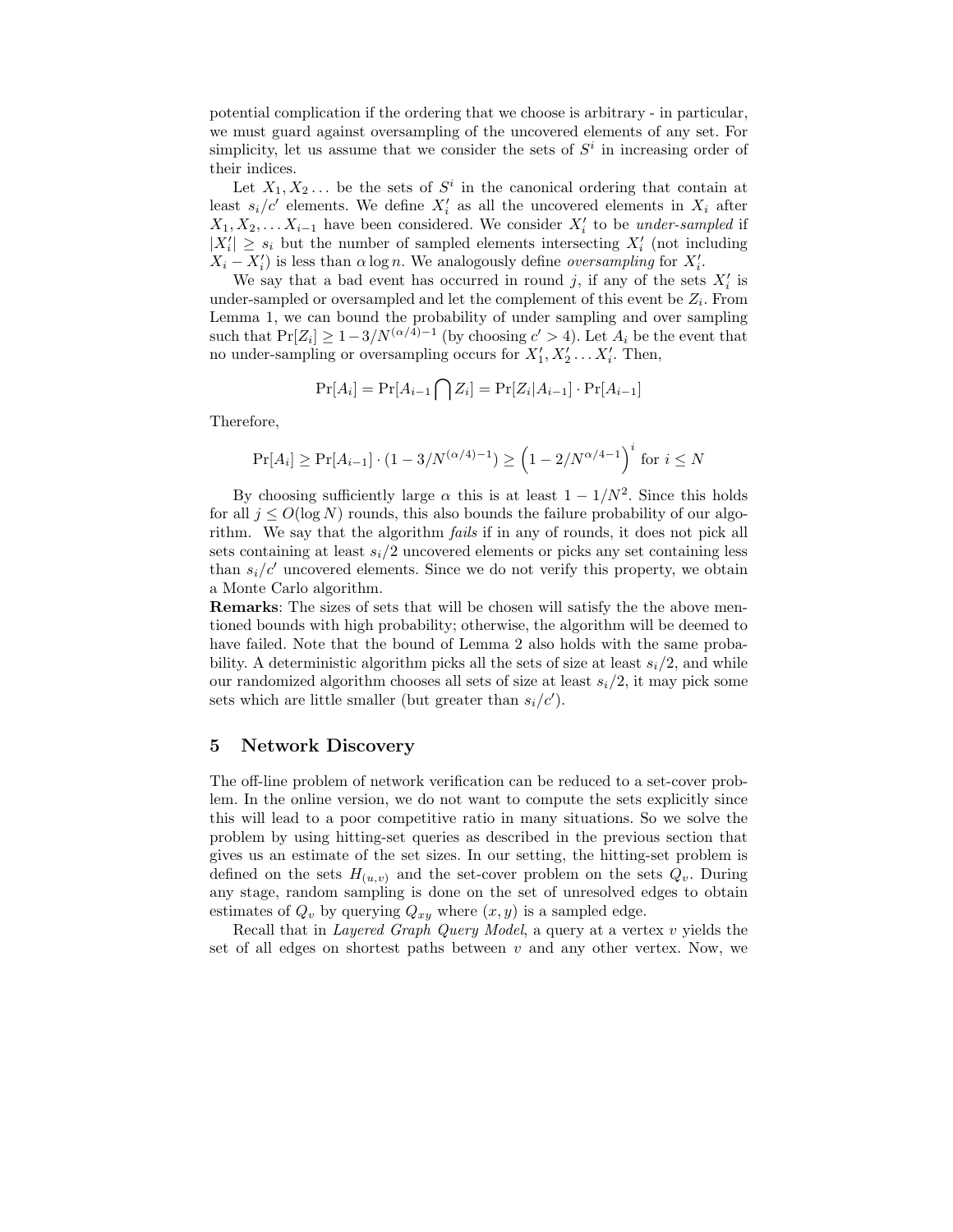observe that this query model is equivalent to the model in which a query at vertex v yields all edges and non-edges between vertices of different distances from v. Note that an edge connects two vertices of different distance from v if and only if it lies on a shortest path between  $v$  and one of these two vertices. The shortest path rooted at  $v$  implicitly confirms the absence of all edges between vertices of different distance from v. So given an edge or non-edge whose status is not yet resolved, say  $(v, u)$ , we query both the end points v and u to determine the distances of all nodes to u and v. From this we can deduce the set  $H_{(u,v)}$ of nodes from which the edge or non-edge between  $u$  and  $v$  can be discovered:  $H_{(u,v)} = \{x \in V | d(u,x) \neq d(v,x) d(s,x) = \text{distance from } s \text{ to } x\}$ 

Algorithm Pseudo Greedy described in the previous section above translates to the following in the context of the network discovery problem. Randomly pick a undiscovered edge and query the set  $H_{(u,v)}$ . Let n be the number of vertices in the graph and let Q denote the query set- this is the (approximately minimal) set of vertices which will be used to discover the network. If  $v$  is contained in at least  $\alpha \log n$  of the queried sets, include v in the set-cover Q. Actually, like the general set-cover problem, it is a two stage process where we first shortlist and then subsequently run through this list in some predefined ordering, say according to the labels of the vertices. As before, we solve the set-cover problem on  $Q_v$  using a sequence of  $H_{(u,v)}$  hitting set queries. The reader can easily work out the details that we omit to avoid repetition.

In the following algorithm  $N = O(n^2)$ . The algorithm takes  $O(\log n)$  stages and in each stage we make  $O(\log n \cdot \text{OPT})$  queries, where **OPT** is the optimum number of queries required to solve the network verification problem. Since this is also optimum for the online problem, Algorithm Network Discovery makes  $O(\log^2 n \cdot \texttt{OPT})$  queries. The algorithm yields a set  $O(\log n \cdot \texttt{OPT})$   $Q_v$  queries that suffices to discover the given network. Therefore the overall number of queries for the online discovery is still  $O(\log^2 n \cdot \text{OPT})$ .

#### Algorithm 2 Network Discovery

for  $i = 0, 1...$  do

- 1: Let  $n_i$  be the number of edges and non-edges which needs to be discovered and  $s_i = \min\{\frac{\binom{n}{2}}{2^i}, n_i\}.$  Choose a random sample of  $R^i$  of size  $(4\alpha n_i/s_i) \log N$ .
- 2: If  $s_i \leq \alpha \log N$  then find  $H_{(u,v)}$  for each of the undiscovered edge/non-edge and solve the network discovery problem by reducing it explicitly to the set-cover problem.
- 3: If  $s_i > \alpha \log N$ , for each sampled edge/non-edge  $(u, v)$ , find the set  $H_{(u,v)}$ .
- 4: Consider the vertices  $\{v_1, v_2, \ldots\}$  in this order and include  $v_j$  in  $Q$   $(Q_{v_j})$  is in the setcover) only if  $Q_{v_j}$  contains more than  $\alpha \log N$  sampled edge/non-edge.  $(v_j \in H_{(u,v)})$ for at least  $\alpha \log N$  of the  $(u, v) \in R_i$ ). (The actual implementation of this is similar to Steps 3-4 of the Algorithm Pseudo Greedy.)

From our earlier analysis of the covert set-cover problem it follows that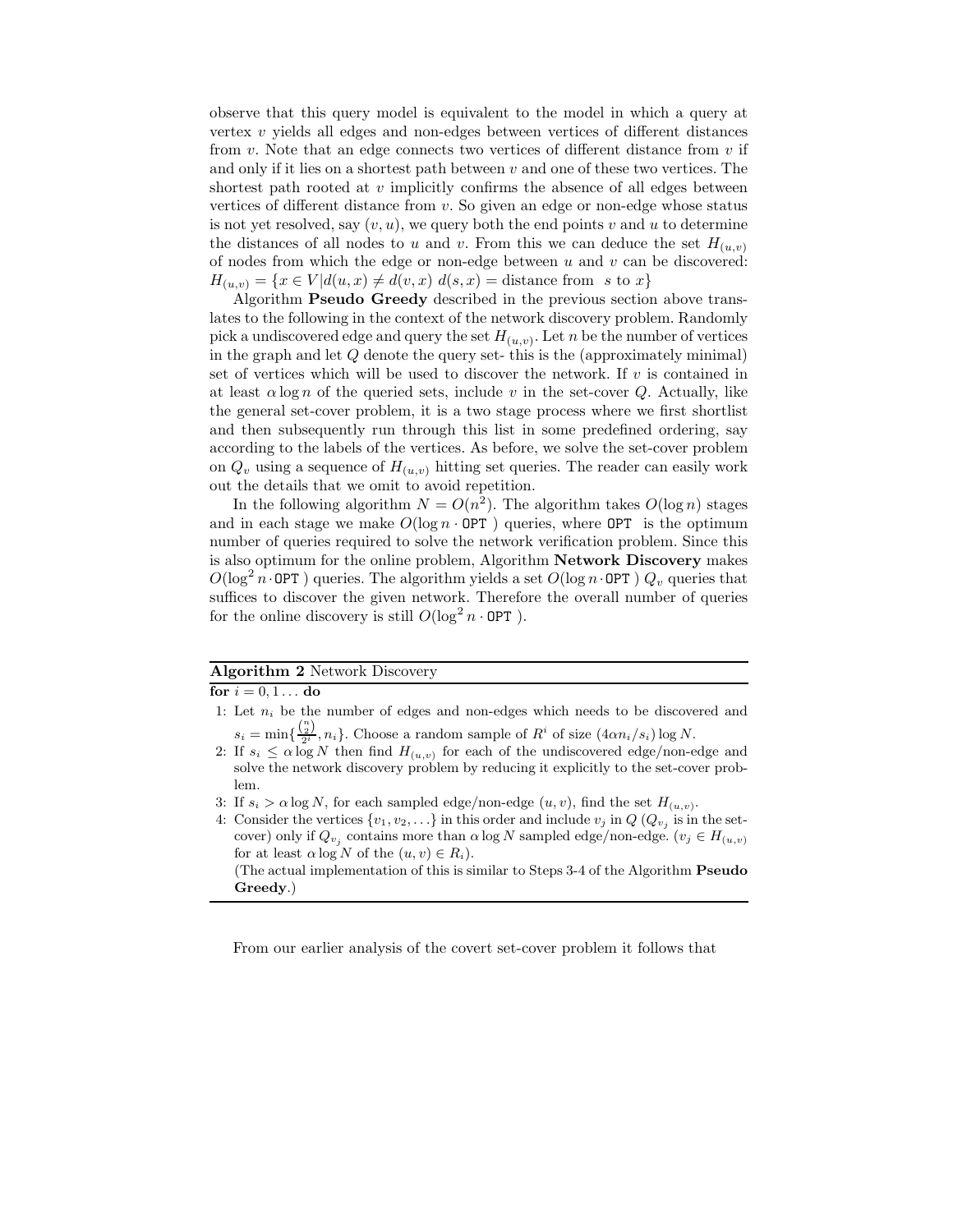**Theorem 2.** There is a  $O(log^2 n)$ -competitive randomized Monte Carlo algorithm for the network discovery problem in the Layered Graph Query Model.

## 6 Conclusion and open problem

The algorithm described in the last section gave a  $O(\log^2 n)$  algorithm for the network discovery problem – Can we improve this to  $O(\log n)$ ? We can consider a weighted version of the network discovery problem, where each query at a vertex costs say  $w_v$ , it is not clear whether we can extend our approach to solve the weighted version of the problem.

We note that in the *Distance Query Model*, by querying both  $v$  and  $u$ , we can discover if  $u$  or  $v$  is a edge or non-edge. If it is a non-edge, then we can find the set  $H_{(u,v)}$  – a vertex w is in this set if  $d(u, w) - d(v, w) \geq 2$ . But if  $(u, v)$  is an edge, then we can not find the set  $H_{(u,v)}$ . It is not clear how to determine the partial witnesses, using set-cover queries as before. Therefore, it remains open if we can we improve the known  $O(\sqrt{n \log n})$  bound for network discovery problem to  $O(poly(\log n))$  approximation randomized algorithm in the *Distance Query* Model?

Acknowledgement The first author is thankful to Rajeev Raman and Thomas Erlebach for introducing him to the problem and subsequent technical discussions.

# Appendix A

#### Chernoff bounds

If a random variable  $X$  is the sum of  $n$  iid Bernoulli trials with a success probability of  $p$  in each trial, the following equations give us concentration bounds of deviation of X from the expected value of  $np$ . These are useful for small deviations from a large expected value.

$$
Prob(X \le (1 - \epsilon)pn) \le exp(-\epsilon^2 np/2)
$$
 (1)

$$
Prob(X \ge (1 + \epsilon)np) \le exp(-\epsilon^2 np/4)
$$
 (2)

for all  $0 < \epsilon < 1$ .

#### Greedy set-cover

For completeness, we also sketch the proof of approximation factor of  $RGSC(\theta)$ for  $\theta$  < 1, such that at any step, the size of the set chosen is at least  $\theta \cdot n_{max}$ .

Let us number the elements of  $S$  in the order they were covered by the greedy algorithm (wlog, we can renumber such that they are  $x_1, x_2 \ldots$ ). We will apportion the cost of covering an element  $e \in S$  as  $w(e) = \frac{1}{U-V}$  where e is covered for the first time by  $U$  and  $V$  is set of elements covered till then. This is also called the cost-effectiveness of set U. The total cost of the cover is

$$
\sum_{U} \sum_{e \in U} \frac{1}{n(U)}
$$